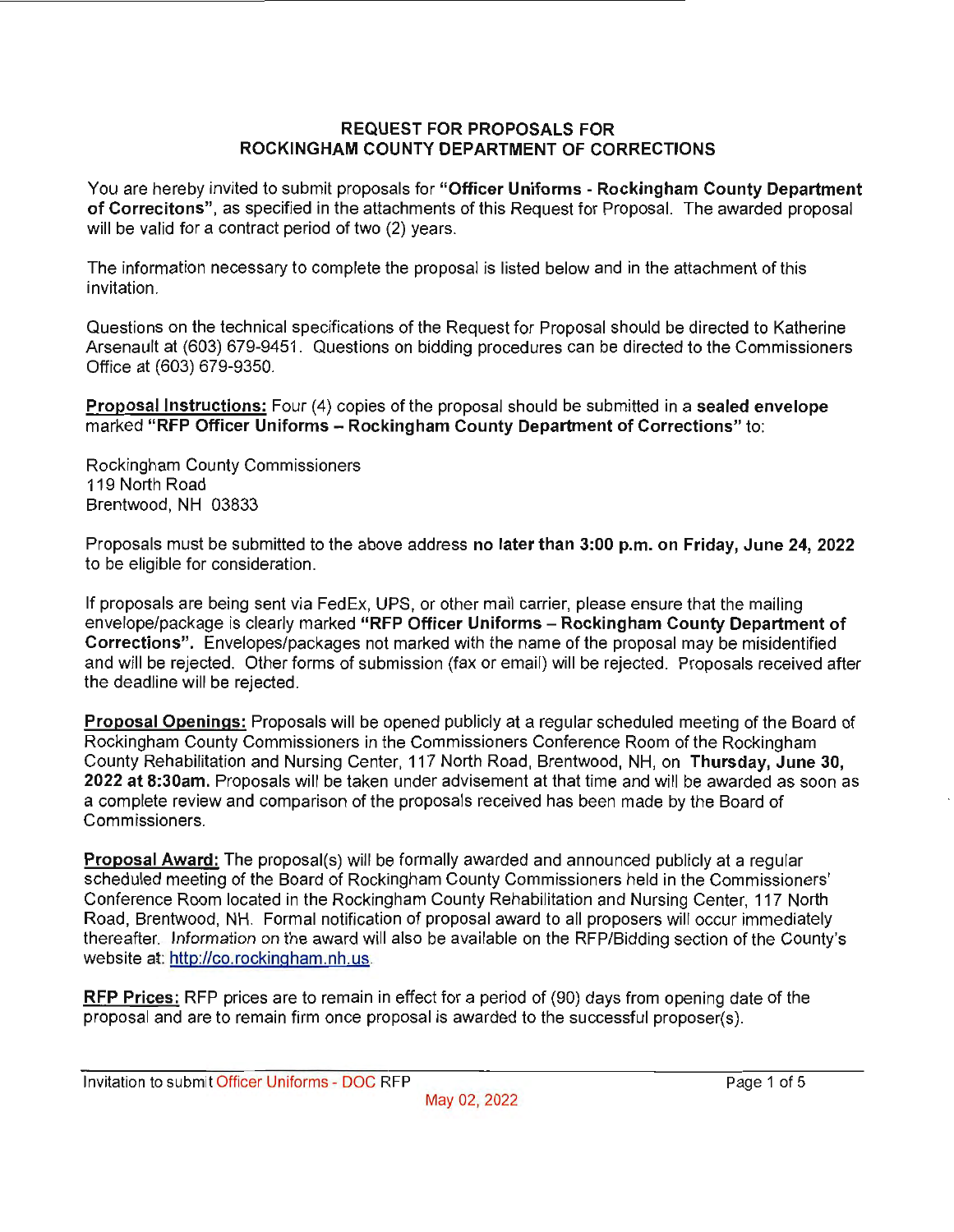**Performance Clause:** In the event that the successful awarded proposer/Rockingham County should default in the observance of the stipulations set forth in this Request for Proposal and any attachments thereto and such default is not corrected within 30 days of written notice from either party, the successful awarded proposer/ Rockingham County shall have the option of canceling the proposal.

**Contractual Obligations:** In the event that contracts for the supply of materials, equipment, or services are required under the bid, the Board of Rockingham County Commissioners reserves the right to review said contracts and amend to comply with county legal requirements prior to signing by the appointed representative of the Board of Rockingham County Commissioners. All contracts entered into by Rockingham County are required to contain Non-Appropriation and Indemnification clauses. Sample language is provided below.

## Non-Appropriation

Rockingham County is obligated to pay only such contract amounts that can lawfully be made from funds budgeted and appropriated for that purpose during Rockingham County's then current fiscal year, subject to annual approval by the Rockingham County Delegation. Should Rockingham County fail to budget, appropriate, or otherwise make available funds to make payments under this contract, such contract shall be deemed terminated at the end of the then current term. Rockingham County agrees to deliver prompt notification after any decision to non-appropriation is made, but failure to give such notice will not extend the term beyond such Original or Renewal Term.

## Indemnification

To the fullest extent permitted by law, (ORGANIZATION) shall protect, indemnify, save, defend and hold harmless Rockingham County, including its officials, agents, volunteers and employees, ("Indemnified Parties"), from and against any and all liabilities, obligations, claims, damages, penalties, causes of action, costs, interest and expenses, including but not limited to reasonable attorney and paralegal fees, which Indemnified Parties may become obligated or suffer by reason of any accident, bodily injury, personal injury, death of person, or loss of or damage to property, arising indirectly or directly under, out of, in connection with, or as a result of this Contract or the activities of (ORGANIZATION) or its agents, employees, contractors or subcontractors, and even if caused in whole or in part by any negligent or intentional act or omission of Indemnified Parties.

In addition, and regardless of respective fault, (ORGANIZATION) shall defend, indemnify and hold harmless the Indemnified Parties for any costs, expenses and liabilities arising out of a claim, charge or determination that (ORGANIZATION) officers, employees, contractors, subcontractors or agents are employees of the Indemnified Parties, including but not limited to claims or charges for benefits, wages, fees, penalties, withholdings, damages or taxes brought in connection with laws governing workers compensation, unemployment compensation, social security, Medicare, state or federal taxation, and/or any other similar obligation associated with an employment relationship.

(ORGANIZATION'S) obligations to defend, indemnify and hold harmless the Indemnified Parties hereunder shall survive the term of this Contract.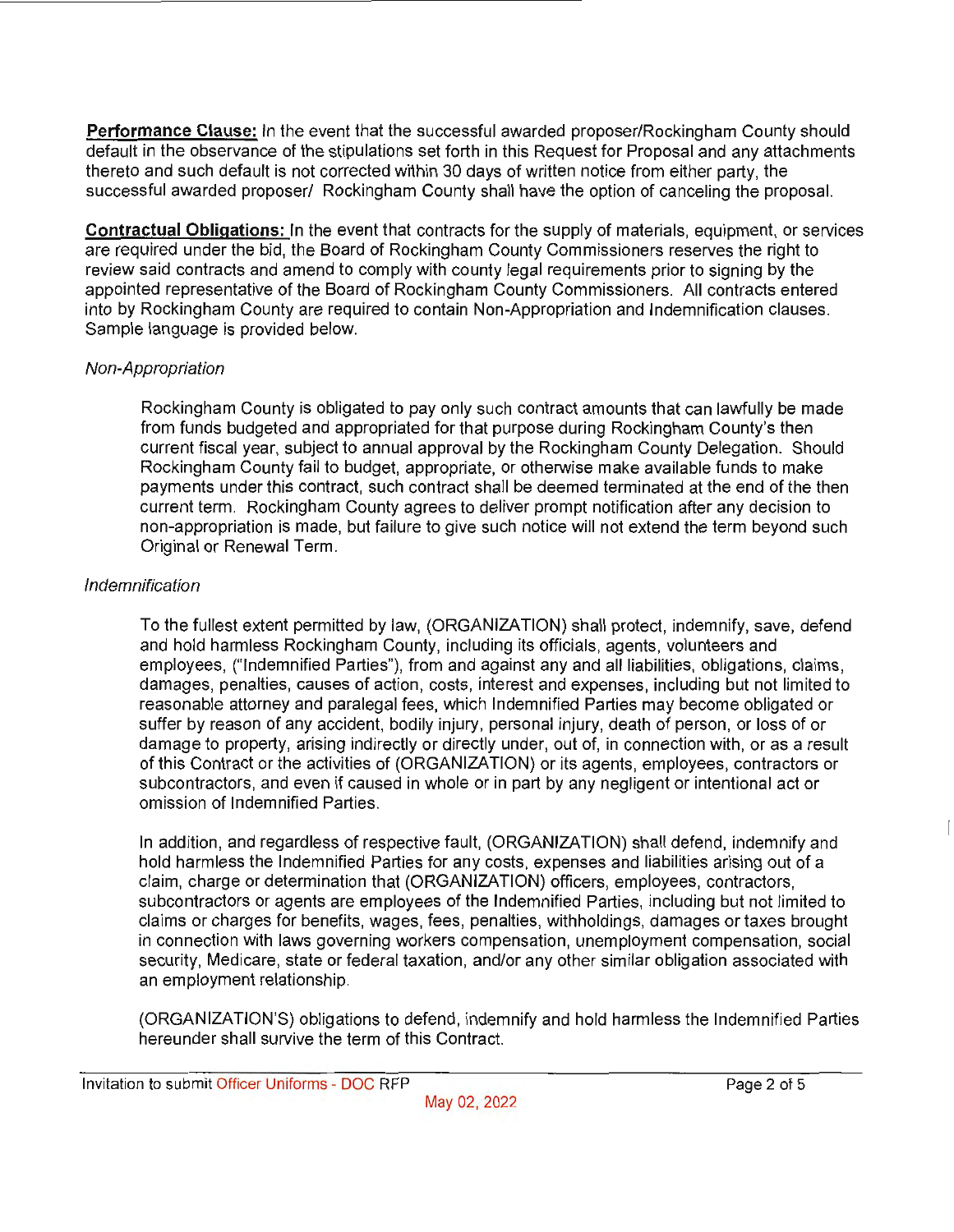Rockingham County shall not be required to defend or indemnify (ORGANIZATION) or its agents, employees, contractors or subcontractors or any professional service provider.

#### Insurance Requirements

The provider shall maintain at all times during the life of this contract the following insurance coverage. The provider must also require its subcontractors to maintain such coverage. Any request for modification of the coverage requirements must be submitted in writing with the proposal, and will be evaluated accordingly.

**Workers Compensation Insurance:** The provider shall carry workers compensation insurance as required by the State of New Hampshire.

**Comprehensive General Liability Insurance:** The provider shall maintain comprehensive general liability insurance policy, which includes coverage for contractual liability, in an amount of no less than \$1,000,000 per occurrence.

**Motor Vehicle Insurance:** The provider shall carry motor vehicle insurance to include bodily injury, property damage, and uninsured motorist, coverage in an amount of no less than \$1 ,000,000 combined single limit per accident.

Provider shall provide an insurance certificate confirming the above insurance coverage. The insurance certificate and the underlying insurance coverage shall be issued by a carrier authorized to do business in the State of New Hampshire and having AM. Best Company rating of "A" or better.

The provider shall have professional insurance/errors and omissions insurance with limits of not less than \$1 ,000,000 each occurrence.

The provider shall file certificates with Rockingham County showing that the above insurance has been purchased.

A 30-day notice is required for cancellation and /or material change of coverage, sent directly to the Rockingham County Commissioners Office at 119 North Road, Brentwood, **N.H.** 03833.

### **NOTE:**

**The Board of Rockingham County Commissioners reserves the right to accept or reject any and all proposals or parts thereof, to accept the proposal which they deem to be in the best interest of Rockingham County and to waive any bid formality.** 

Sincerely,

 $m_1$ 

**Jason Henry, Superintendent** 

Invitation to submit Officer Uniforms - DOC RFP Page 3 of 5

May 02, 2022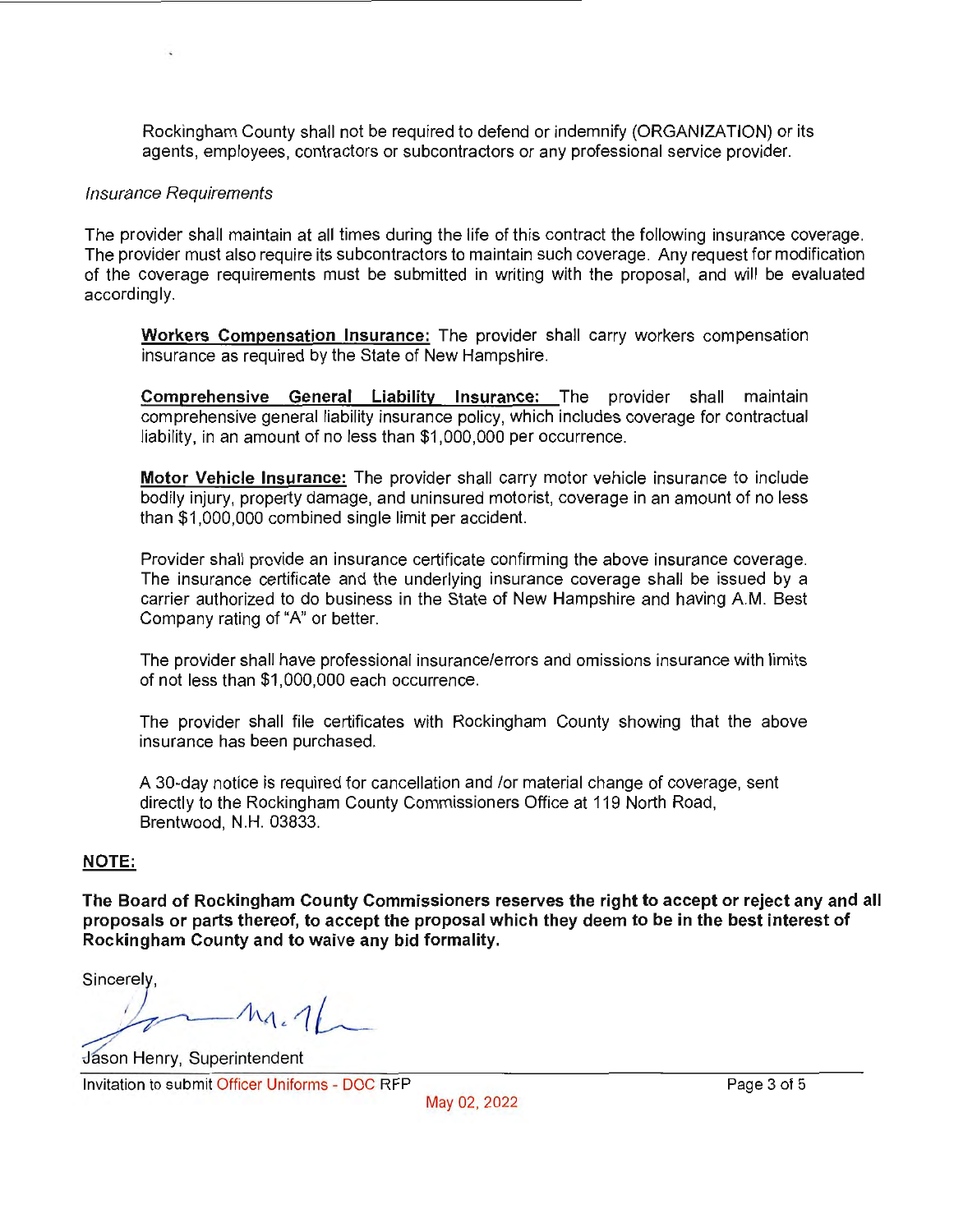## VENDORS

Martins Uniform Superior Uniform Group 10055 Seminole Blvd Seminole, Fl 33772 Tel 800-627-8467 ext 883 Marybeth O'Neil Execteam3@sug.biz

Bens Uniforms Inc 20 Main Street Amesbury, MA 01913 Tel 978-388-0471 Kathy@bensuniforms.com

Neptune, Inc. 360 Washington Street Haverhill, NH 01832 Tel 978-372-8812 info@neptuneuniforms.com mitch@neptuneuniforms.com

Chief Supply Eric Lee PO Box 481912 Charlotte, NC 28269 Tel 800-733-9281 Fax 704-548-0399 ericl@chiefsupply.com

Galls Todd Kitchen 2680 Palumbo Dr. Lexington, KY 40509-1000 Tel 800-477-7766 1-800-876-4242 Ext 4242 (Todd) Fax 800-944-2557 Kitchen-todd@galls.com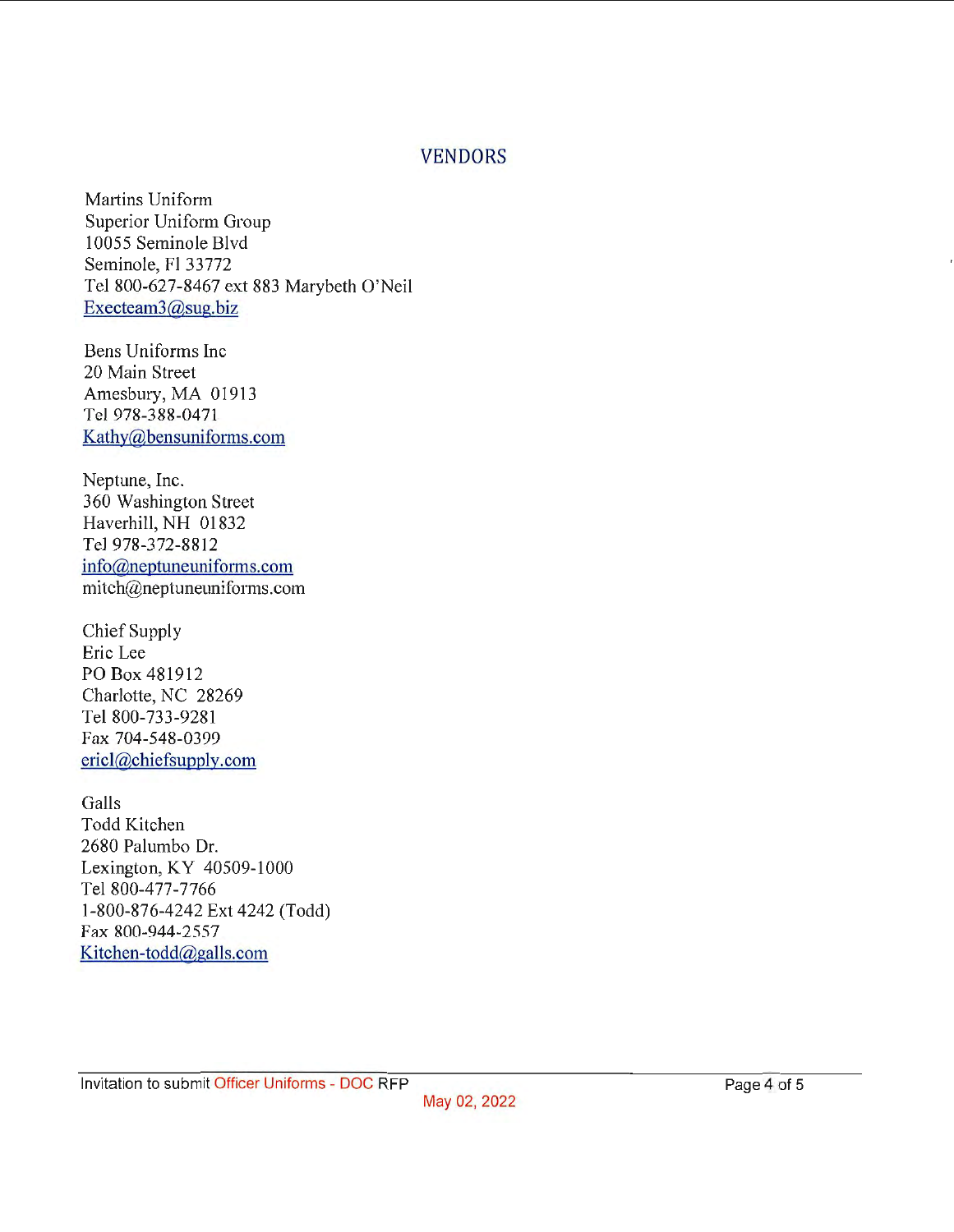Officer Only by Bob Barker Co. 134 North Main St. Fuquay-Varina, NC 27526 Tel 888-772-0246 Fax 800-322-7537 orders@bobbarker.com

Body Armor Outlet 26 Ermer Road Salem, NH 03079 1-888-884-2427 Adam Lee adam@bodyarmoroutlet.com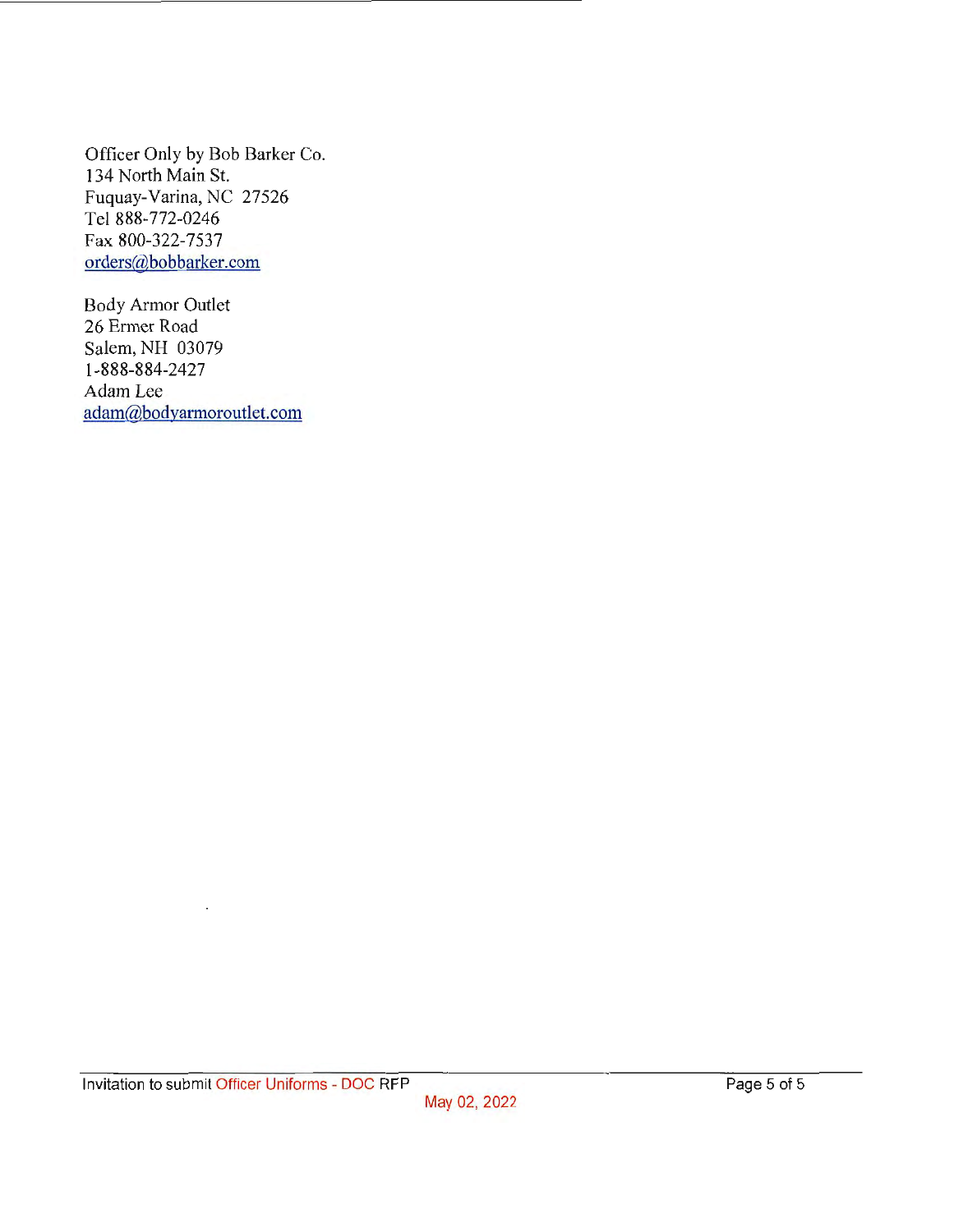# **ATTACHMENT A**

# UNIFORM SPECIFICATIONS TO OUTFIT APPROXIMATELY

# 70 UNIFORMED OFFICERS

 $\zeta$ 

| <b>SHORT SLEEVED SHIRT - BLACK UFX TACT</b><br><b>POLO SHIRT</b><br>(Superintendent/Major/Lieutenants)<br>All RANKS-GOLD BADGE PATCH ON LEFT SIDE OF<br>CHEST, EMBROIDERED NAME AND RANK (IN<br>GOLD) ON RIGHT SIDE OF CHEST, AND SMALL<br>ROCKINGHAM COUNTY DEPT PATCH ON RIGHT<br><b>SLEEVE.</b>                 |  |
|--------------------------------------------------------------------------------------------------------------------------------------------------------------------------------------------------------------------------------------------------------------------------------------------------------------------|--|
| SHORT SLEEVE TAN COOLMAX SHIRT<br>(Sergeant/Corporal/Officer)<br>All RANKS - ROCKINGHAM COUNTY LARGE DEPT.<br>PATCH ON EACH SLEEVE, RANK STRIPES ON EACH<br>SLEEVE, EMBROIDERED GOLD OR SILVER BADGE<br>PATCH ON LEFT SIDE OF CHEST, AND<br><b>EMBROIDERED VELCRO NAME TAPES ON RIGHT</b><br><b>SIDE OF CHEST.</b> |  |
| <b>Embroidered Velcro Name Tapes</b><br>(Sergeant/Corporal/Officers)<br>TAPE: 5 % " L X 7/8" H<br>LETTERS: 1/2" H X 1/4" W                                                                                                                                                                                         |  |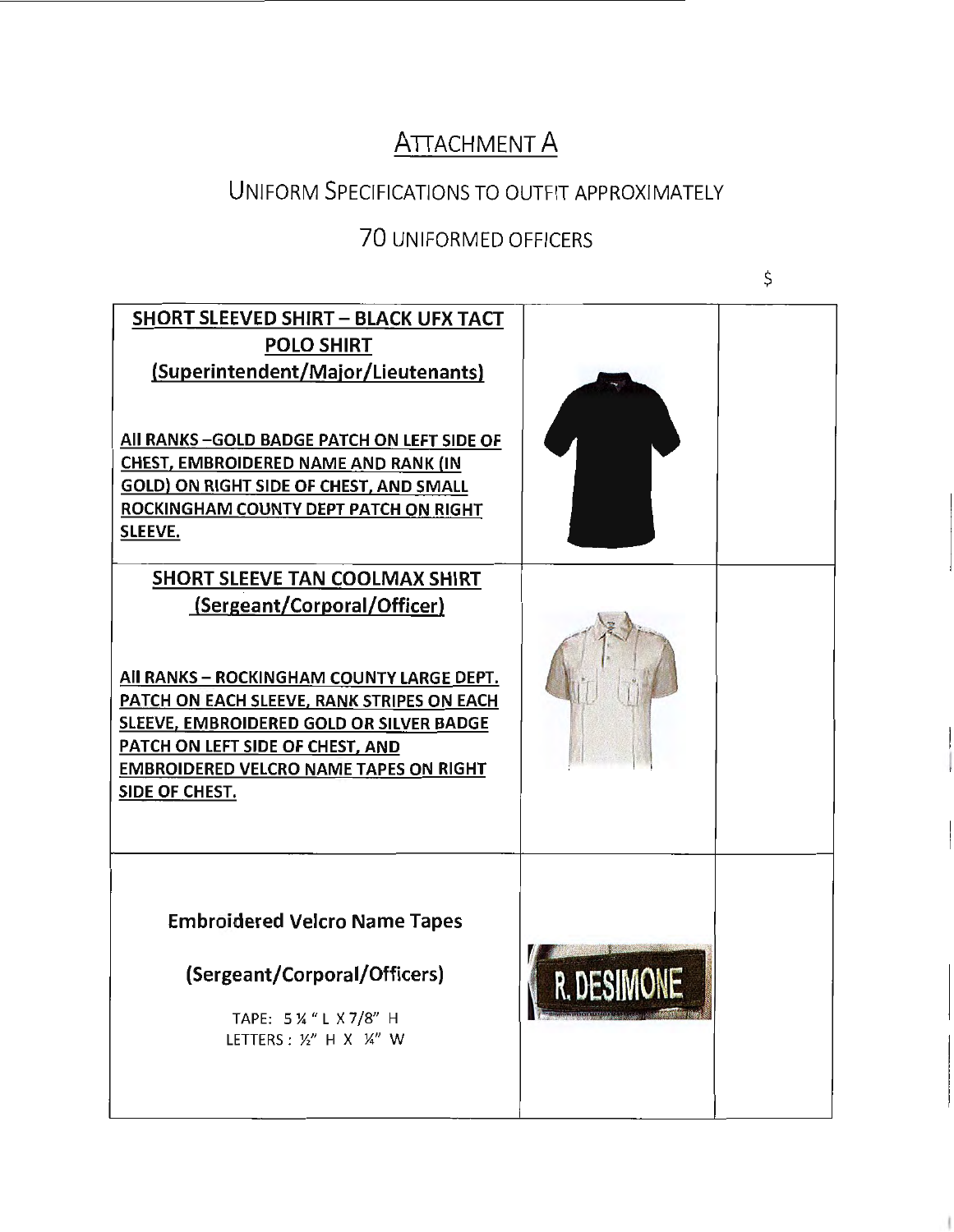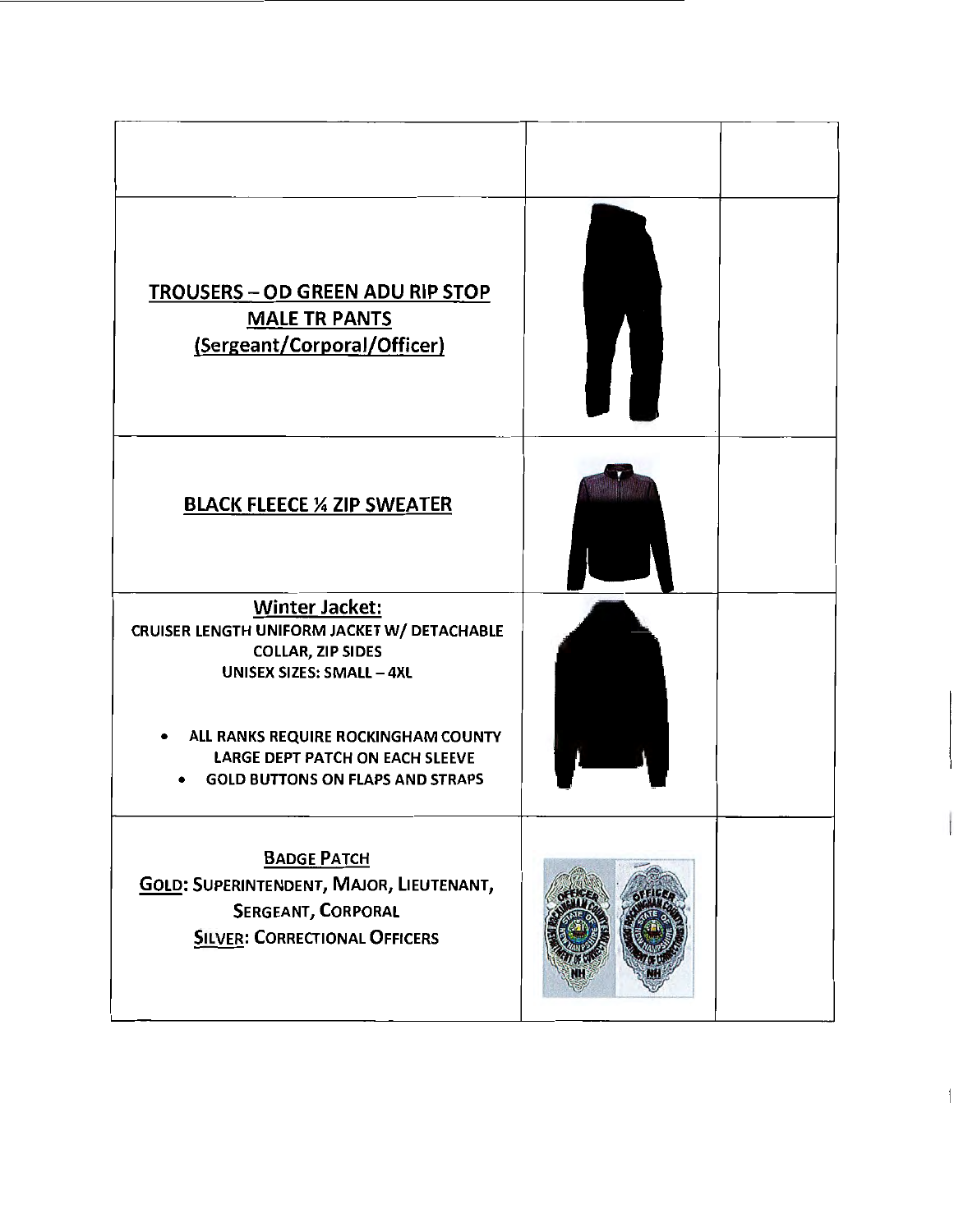| <b>ROCKINGHAM COUNTY DEPARTMENT OF</b><br><b>CORRECTIONS PATCH</b><br>LARGE $4\frac{1}{2}$<br>SMALL 2 1/2" |  |  |
|------------------------------------------------------------------------------------------------------------|--|--|
| <b>RANK STIPES-SERGEANT</b><br><b>RANK STRIPES-CORPORAL</b>                                                |  |  |
| <b>MISC GEAR/EQUIPMENT</b>                                                                                 |  |  |
| NYLON KEEPERS - Pack of 4 keepers                                                                          |  |  |
| <b>NYLON DUTY BELT</b>                                                                                     |  |  |
| <b>BOOTS</b><br>ROCKIES ALPHA FORCE MODEL 2174                                                             |  |  |
| ROCKIES ALPHA TEC MODEL RKD0095                                                                            |  |  |

 $\frac{1}{2}$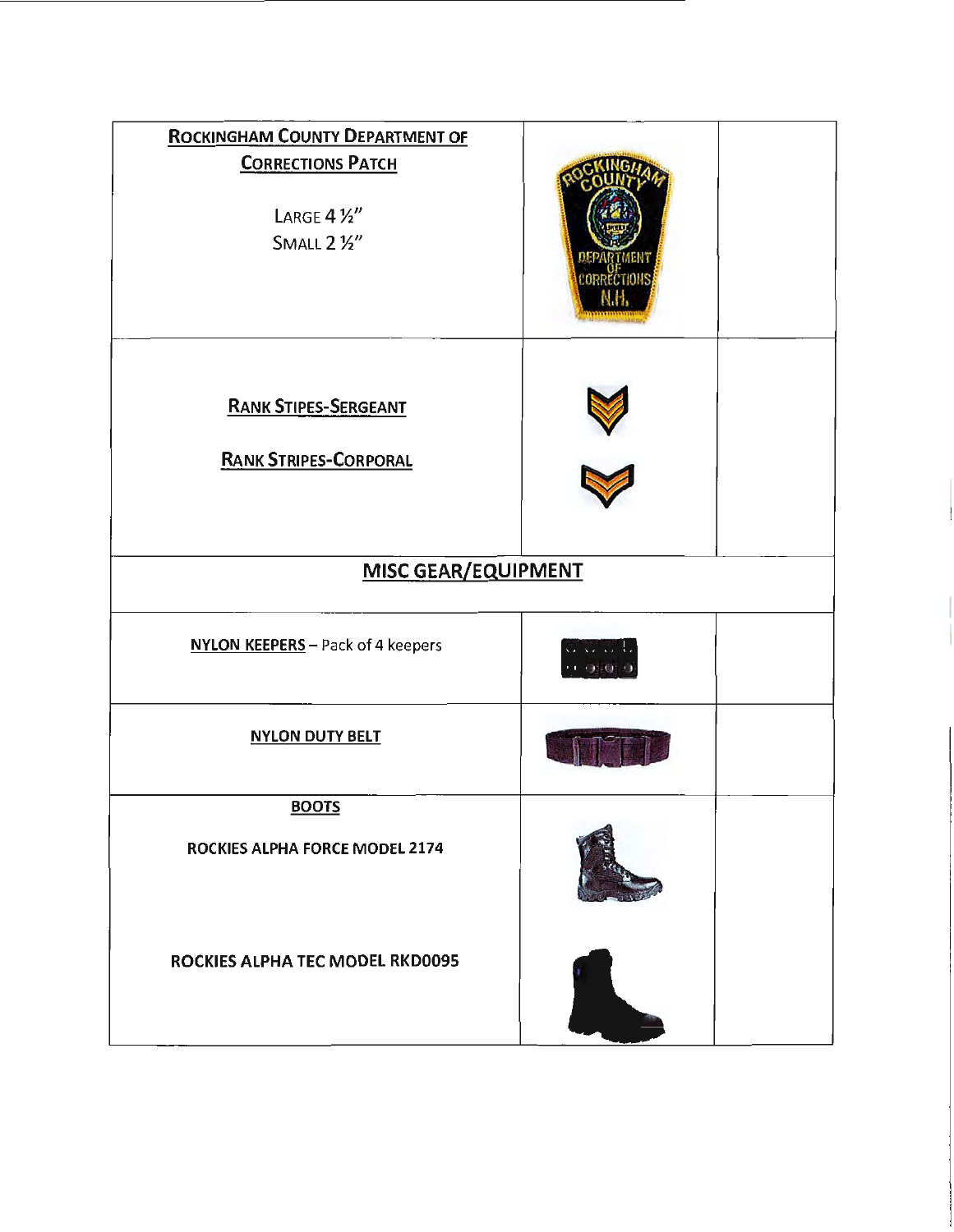| ROCKINGHAM COUNTY CORRECTIONS UNIFORM SPECIFICATIONS                                                                         |                      |
|------------------------------------------------------------------------------------------------------------------------------|----------------------|
|                                                                                                                              |                      |
| <b>CLASS A</b>                                                                                                               |                      |
| Long Sleeved Shirt - White Poly                                                                                              |                      |
| (Superintendent/Major/Lieutenants)                                                                                           |                      |
| MENS STYLE #2310N $-$                                                                                                        |                      |
| MENS SIZED BY NECK CIRCUMFERENCE AND SLEEVE LENGTH - STANDARD SLEEVE LENGTHS - (32/33 - 34/35 - 36/38)<br>UP to Neck Size 18 |                      |
| Neck Size - 18.5 - 22                                                                                                        |                      |
| WOMENS STYLE #Z9310LCN -                                                                                                     |                      |
| SIZED BY BUST SIZE AND SLEEVE LENGTH - (32" REGULAR) (34" LONG)                                                              |                      |
| BUST SIZE $30 - 42$                                                                                                          |                      |
| <b>BUST SIZE 44-52</b>                                                                                                       |                      |
| All RANKS - RC DEPT PATCHES (LARGE) ON EACH SLEEVE                                                                           |                      |
| <b>SPRUCE GREEN FLAPS &amp; STRAPS</b>                                                                                       |                      |
| Long Sleeved Shirt - Silver Tan Poly                                                                                         |                      |
| (Sergeant/Corporal/Officer)                                                                                                  |                      |
| MENS STYLE #Z312N $-$                                                                                                        |                      |
| MENS SIZED BY NECK CIRCUMFRANCE AND SLEEVE LENGTH - STANDARD SLEEVE LENGTHS - (32/33 - 34/35 - 36/38)                        |                      |
| UP to Neck Size 18                                                                                                           |                      |
| Neck Size - 18.5 - 22                                                                                                        |                      |
| WOMENS STYLE #Z9312LCN -<br>SIZED BY BUST SIZE AND SLEEVE LENGTH - (32" REGULAR) (34" LONG)                                  |                      |
| <b>BUST SIZE 30-42</b>                                                                                                       |                      |
| BUST SIZE $44 - 52$                                                                                                          | (#637)<br>(#537)     |
|                                                                                                                              | Corporal<br>Sergeant |
| All RANKS - RC DEPT PATCHES (LARGE) ON EACH SLEEVE                                                                           |                      |
| <b>SPRUCE GREEN FLAPS &amp; STRAPS</b>                                                                                       |                      |
| <b>Spruce Green Pants:</b>                                                                                                   |                      |
| MENS - STYLE# E8911RN                                                                                                        |                      |
| SIZES $28 - 48$                                                                                                              |                      |
| SIZES $50 - 56$                                                                                                              |                      |
| WOMENS - STYLE# E8912LC                                                                                                      |                      |
| SIZES $0 - 20$                                                                                                               |                      |
| SIZES $22 - 28$                                                                                                              |                      |
| ALL RANKS - PANTS REQUIRE 1" FLAT SILVER TAN POLY STRIPE TO WAIST                                                            |                      |
|                                                                                                                              |                      |
| <b>CLIP ON TIE (GREEN)</b>                                                                                                   |                      |
| 90012/16"<br>90010/18"                                                                                                       |                      |
| 90043/20"                                                                                                                    |                      |
|                                                                                                                              |                      |
|                                                                                                                              |                      |
|                                                                                                                              |                      |